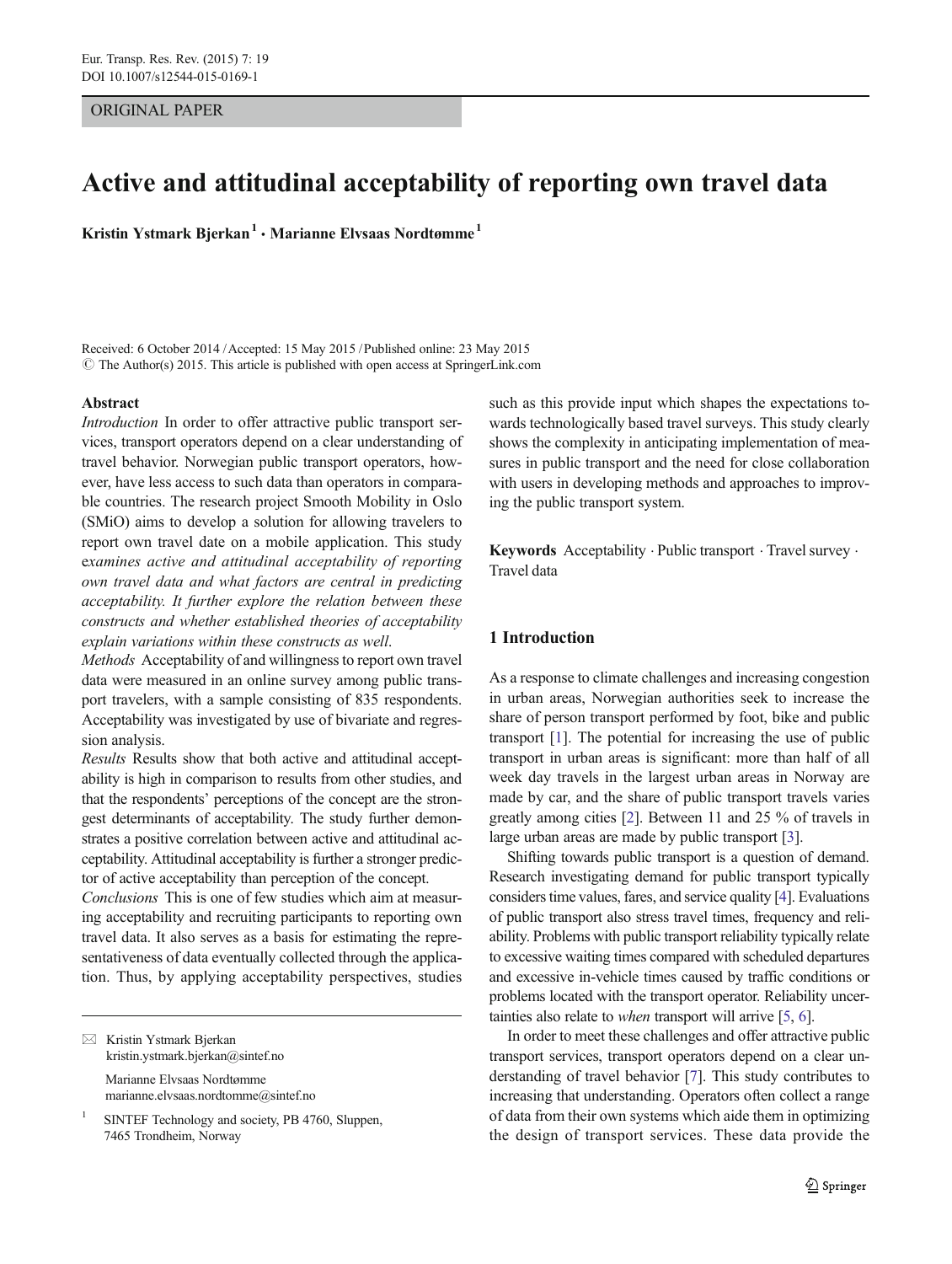operator with information about punctuality, number of passengers, travel time etc. Norwegian public transport operators, however, have less access such data than operators in comparable countries. As public transport travelers are not obliged to validate their ticket when exiting, operators have little data on where their passengers actually travel. Due to capacity restraints, some operators, such as in Oslo, also allow their passengers to enter without validating their tickets. In such cases, documenting the number of travelers on a specific route depends on manual observation and registration. Thus, data available to Norwegian public transport operators are not sufficient in identifying and describing travel chains, which poses a significant challenge to route and transport planners.

The research project Smooth Mobility in Oslo (SMiO) aims to develop a solution for collecting supplementary data on the travel patterns of the public transport patronage which makes it possible to optimize public transport in terms of i) capacity and scheduling departures, ii) access time to/from transit stop, iii) waiting time, iv) interchange time, v) delays and vi) prevalence of combined and composite travels. The data will further allow for identifying and describing travel chains with start and end-points beyond the public transport system, calculating waiting time and transfer time, and make it possible to evaluate the accuracy of travel planner, both in terms of time and routes used.

In order to collect these data, public transport travelers are asked to report own travels by activating a GPS-based mobile application (the SMiO application). Registered trips will be uploaded to a database and comprise a collection of data which describes the operation of the public transport system and the travel patterns of public transport users.

Establishing this database, however, depends on the participation and cooperation of the public transport patronage and it is important to clarify whether they are willing to register and upload travel data. The purpose of this study is therefore to investigate i) attitudes (attitudinal acceptability) towards the concept in which public transport users register their travels in a mobile application, and ii) willingness to actively report own travels (active acceptability). Attitudinal acceptability refers to an individual's general attitude towards a concept such as the one presented here, whereas active acceptability refers to the same individual's willingness to actively log and report own travel data. In distinguishing between active and attitudinal acceptability this study also presents novel constructs of acceptability. The final purpose of this paper is therefore to iii) explore the relation between these constructs and whether established theories of acceptability explain variations within these constructs.

The purpose of this study is therefore not to examine the user acceptance of this specific application, but rather to investigate à priori attitudes towards the concept of reporting own travels and willingness to participate. Thus, the SMiO application is considered a measure for providing sufficient

data and strengthening the decision basis of public transport providers. As such, this study is conceptually separated from the application as a technological device.

# 2 Acceptability of travel registrations via mobile application

Acceptability is a widely studied subject within transport research. The interest in describing and/or explaining attitudinal phenomena can be seen in light of the recognition that policy formulation takes place in a two-way dynamics between authorities and the people [\[8\]](#page-11-0).

Studies on acceptability mainly serve to disclose unintended consequences and to substantiate whether the implemented measure will have the anticipated effect. Despite that acceptability is a well-recognized subject, the body of research has not been able to provide a clear and uniform definition of the concept or how to measure it [\[9](#page-11-0), [10\]](#page-11-0). This study employs the definition of acceptability as presented by the CURACAO project, referring to acceptability as relevant stakeholders' attitudes and prospective judgments of proposed schemes [\[11\]](#page-11-0). The CURACAO project further distinguishes between acceptability as an attitude construct which describes the prospective judgments of measures to be introduced in the future, and acceptance as attitudes and behavioral responses after the introduction of a measure (ibid. p.154).

Although several studies have used GPS to collect travel data, few report response variations and willingness to participate [[12](#page-11-0)]. A small number of studies indicate a typical re-sponse rate of approximately one third [\[13](#page-11-0), [14\]](#page-11-0), but response rates are difficult to measure, as recruitment to GPS based travel surveys is often conducted within the framework of traditional travel surveys. As such, the willingness to participate in studies similar to this one is often skewed.

Thus, few studies report acceptability of reporting GPS based travel data. Most studies are concerned with the technological implementation of data collections and devote little resources to potential users. Certain studies show, however, that willingness to track travels is higher in households with high income, households with more than one car and hightech equipment, younger age groups, and in men [[13,](#page-11-0) [15\]](#page-11-0). This could be an indirect indication of technological acceptance, but might also reflect variations in measure acceptability. One can expect a certain co-variation between technological user acceptance and measure acceptability, and technological acceptance might very well serve as an explanatory variable of measure acceptability. In anticipating the completion and roll-out of the SMiO application, however, this study does not yet have sufficient data for examining such correlations.

This study investigates two dimensions of acceptability: attitudinal acceptability and active acceptability. This distinction is important when discussing measures which depend on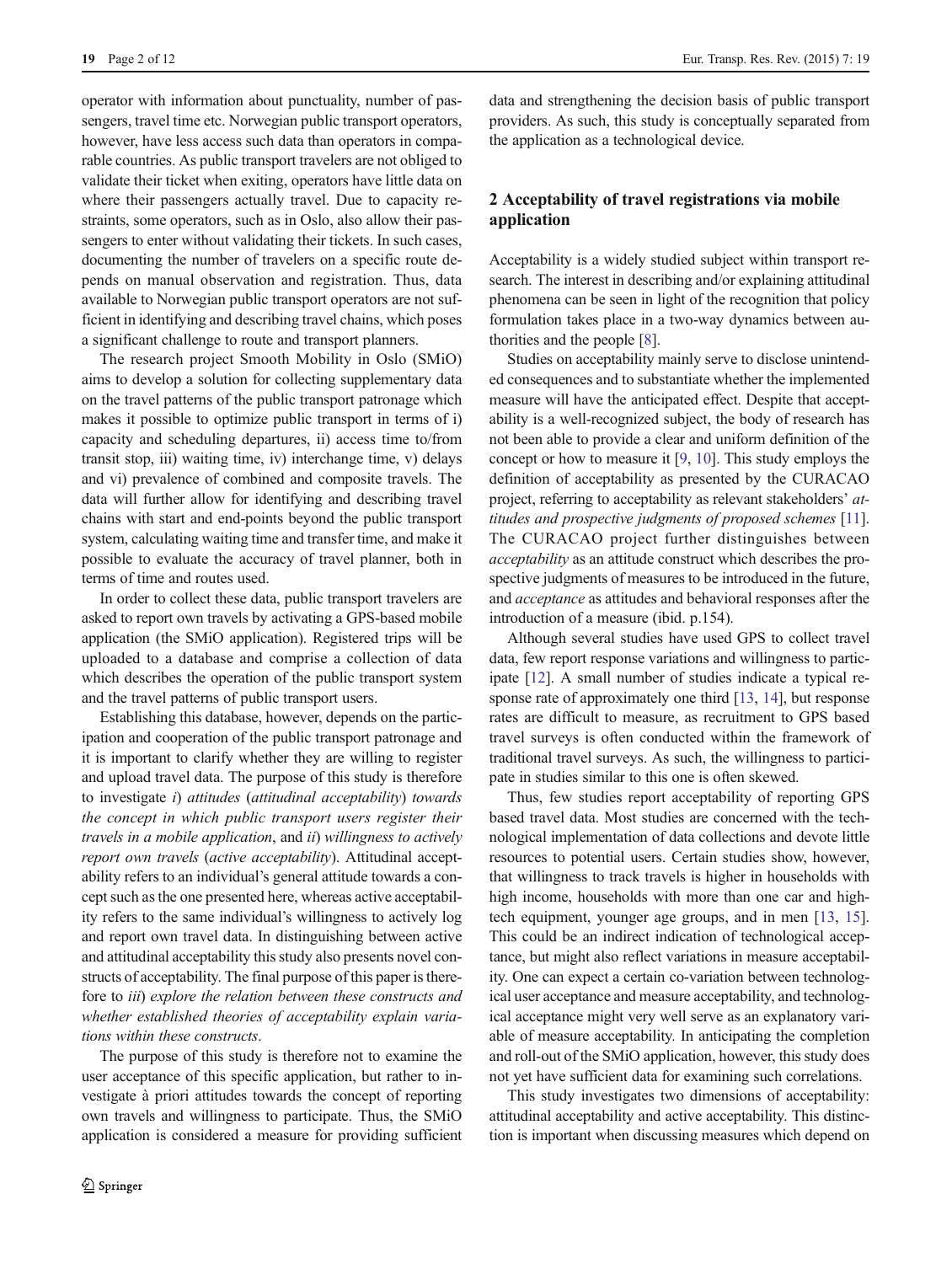the cooperation and active participation of certain groups. The current body of research on acceptability of transport measures rests on frameworks from road prizing studies, where active participation from transport users is not an issue. The purpose of the active acceptability construct of this study is to measure the intent to comply with or act on the measure proposed in SMiO to a larger degree than the attitudinal construct. In this respect this study is distinguished from previous research on measure acceptability in that it recognizes the gap between attitude and intent.

The Theory of Reasoned Action, and its later and revised version Theory of Planned Behavior (TPB), are often used to explain or predict behavior in the transport system. These theories suggest that human action is predicted by the intention to act [\[16,](#page-11-0) [17](#page-11-0)]. This intention is in turn influenced by the individual's attitudes towards the particular action, and his/her subjective norms. There is, however, no necessary relation between attitude and intention to act. This is particularly demonstrated in research on environmental behavior, where several studies show that pro-environmental attitudes do neces-sarily correlate with pro-environmental behavior [[18,](#page-11-0) [19](#page-11-0)]. This research argue that such an *attitude-action gap* is explained by the presence of a range of other factors, individual and contextual, which influence behavioral intention in parallel with attitudes [\[20](#page-11-0), [21\]](#page-11-0). Our distinction between attitudinal acceptability and active acceptability is therefore in line with established theoretical constructs and solid empirical documentation in other research.

### 2.1 Measuring acceptability

The purpose of this study is to investigate i) attitudinal acceptability of the concept in which public transport users register their travels in a mobile application, ii) active acceptability of reporting own travels, and iii) the relation between attitudinal and active acceptability.

Anticipating the acceptability of reporting own travel data requires insight into factors which facilitate and influence acceptability among travelers. A vast amount of literature aims at explaining variations in acceptability of transport policy measures, and different studies emphasize different factors. Schade and Schlag [\[22](#page-11-0)] refer to eight factors associated with acceptability: i) problem perception, ii) important aims to reach, iii) information and awareness of options, iv) perceived effectiveness and efficiency, v) the individuals car-orientations, vi) revenue allocation, vii) equity and fairness, and viii) social norms and behavioral control. Their refined model [\[23\]](#page-11-0) represents one of few attempts to synthesize different approaches to acceptability in one coherent model.

Problem perception refers to a traveler recognizing the problem which the measure is intended to solve. In this study, this relates to understanding challenges with public transport in urban areas. It could also refer to the individual's experiences with public transport and their subjective opinion on areas of improvement. Scheme perception mainly refers to the individual's knowledge and understanding of the proposed measure. It is not necessarily the actual design of the measure which influences acceptability, but rather the perception or imagined functioning of the measure. Gaunt and colleagues find, for instance, that misconceptions over measure designs might significantly influence acceptability levels [[24](#page-11-0)]. Further, the acceptability of a given measure heavily depends on its effectiveness and efficiency. Schade and Schlag [[22](#page-11-0)] define effectiveness as the degree to which the aims of the measure can be reached, whereas efficiency refers to the cost-benefitrelation compared to other measures. They further contain that because of the complexity in measuring efficiency, most acceptability research has focused on effectiveness. This is also the case in this study.

Fairness and equity are interrelated, and transportation equity refers to "the question of fairness in access to road infrastructure"  $[25]$  $[25]$ . More specifically, equity implies that everyone gets an output reflecting his or her input [\[22](#page-11-0)]. Ittner and colleagues [\[26](#page-11-0)] refer to five aspects of policy measures which might reinforce the importance of fairness: i) the effectiveness of the measure, ii) possibilities to sanction incompliance, iii) probability of sanctions being imposed, iv) the fairness in the distribution of costs and benefits, and v) resulting personal benefits. In this study, fairness relates to the expected outcome of reporting own travel data. This is ultimately manifested in improvements in the public transportation system which benefits the individual traveler. As such, fairness is highly related to consequences to self.

Consequences to self are considered a strong determinant of acceptability. According to reactance theory, the public will devaluate the attractiveness of forced policy measures which threaten their behavioral freedom [\[27](#page-11-0)]. Especially, it predicts that acceptability will decline when people are convinced that measures that reduce their freedom are actually going to be implemented. Thus, acceptability is strongly related to the measure's perceived consequences to own situation, and there will be increased support among those who believe a measure will overcome a problem they feel personally affected by. This could be related to protection motivation: people will only adhere to a measure if it will shield them from personally experiencing negative consequences [[28](#page-11-0)]. People thus tend to be self-oriented in their evaluation and are more positive if they believe their lives will not be affected. In fact, Schuitema and Steg [\[29\]](#page-11-0) argue that the influence on own situation moderates increased acceptability induced by perceived effectiveness. They hypothesize that effectiveness is only related to acceptability when it does not seriously affect one's own situation.

Attribution of responsibility is a product of norm activation theory [see [30\]](#page-11-0) and is an important component in explaining altruistic behavior. It distinguishes between i) responsibility for problem causation and ii) responsibility for solving the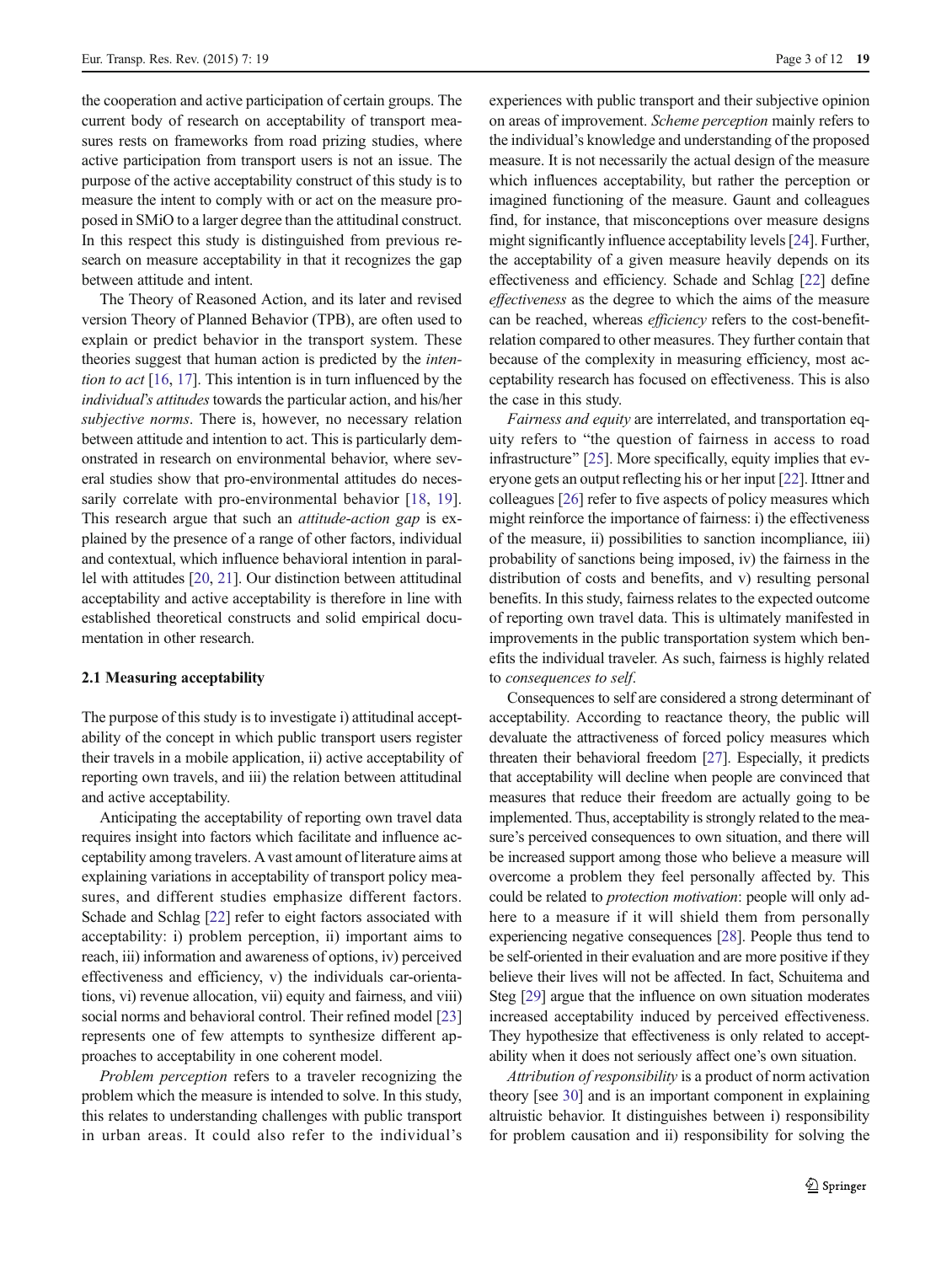problem [[22](#page-11-0)]. In this study, only the second attribute is relevant and might increase willingness to report own travel data. In using the public transport system regularly, and experiencing particular problems, the individual might consider it their responsibility to alert responsible actors about potential problems.

#### 2.2 Acceptability of reporting own travel data

The purpose of this study is to examine active and attitudinal acceptability of reporting own travel data and what factors influence such acceptability. Based on previous research and the theoretical understandings of acceptability presented above, five hypotheses are developed regarding expected results. The hypotheses represent theoretical explanatory factors for public transport users' acceptability of reporting own travel data. As consequences to self in such a measure are largely dependent on the user-interface and user-requirements set by the tool for reporting travels, this construct is not among the included hypotheses.

| HI             | The acceptability of reporting own travel data is low                                                                                                                                                                        |
|----------------|------------------------------------------------------------------------------------------------------------------------------------------------------------------------------------------------------------------------------|
| H <sub>2</sub> | Attitudinal acceptability is higher in public transport users with                                                                                                                                                           |
|                | a. high problem perception<br>b. high scheme perception<br>c. high perceived effectiveness<br>d. high perceived fairness<br>e. high sense of responsibility                                                                  |
| H3             | Active acceptability is higher in public transport users with<br>a. high problem perception<br>b. high scheme perception<br>c. high perceived effectiveness<br>d. high perceived fairness<br>e. high sense of responsibility |
| Η4             | There is a positive correlation between active acceptability and<br>attitudinal acceptability                                                                                                                                |
| H5             | Attitudinal acceptability is a significant predictor of active<br>acceptability                                                                                                                                              |

## 3 Methods

## 3.1 Sample description

Acceptability of and willingness to report own travel data were measured in an online survey. Respondents were recruited through a continuous omnibus survey conducted by the transport operator, Ruter. For a period of 4 months, participants in the omnibus were asked if they would like to participate in another survey online. Participants signed up by giving their e-mail address. E-mail addresses were forwarded to the researchers, and comprised 594 potential respondents. This resulted in 216 unique replies, indicating a response rate of 36 %.

Additionally, the survey was distributed via an open link on the web page of the transport operator and on social media. This resulted in an additional 619 replies, with a total sample consisting of 835 respondents. The respondents cannot be expected to comprise a representative sample of the population is Oslo and Akershus, as the population of interest in this study is users of public transport in the same area. Previous research has described skewnesses between the users of public transport and the general population in Oslo and Akershus [\[31](#page-11-0)], but does not provide sample descriptions which allow comparison to sample data in this study.

Sample characteristics are presented in Table [1](#page-4-0), which includes characteristics of the omnibus sample, the web sample and the general population of Oslo and Akershus. The table shows that there are slight differences in the respondent samples: whereas the omnibus sample is characterized by more women, more students and thus a lower age average, the web sample is characterized by more employed and older respondents with slightly higher educational levels.

Although the purpose of this study has been to investigate the acceptability of reporting own travel data among current public transport users, examining the sample's representativeness for the general population of Oslo/Akershus is interesting considering long-term potential for shifting personal mobility towards public transport.

Compared to the general population, the respondent samples differ with regard to 5 particular variables. The web and omnibus samples are characterized by overrepresentation of i) women, ii) Oslo residents, iii) age groups under 40 years, iv) respondents with a college or university degree, and v) respondents living close to the public transport system.

# 3.2 Measures

Two measures of acceptability are included in this study. Active acceptability is measured by the question "Are you willing to report own travel data in a mobile application?". This measure refers to the individual's active position towards the concept at hand. Attitudinal acceptability is measured by the question "How do you consider a potential system for reporting own travel data?", where  $1=very$  negative,  $2=$ negative, 3=neither negative nor positive, 4=positive and  $5=$ very positive. The measures of active and attitudinal acceptability are complementary constructs where the first refers to the individual's personal commitment to the measure and the latter refers to a general disposition towards the concept of reporting travel data.

The analysis includes explanatory variables based on earlier studies of variations in acceptability (as elaborated in chapter 2): problem perception, scheme perception, perceived effectiveness, perceived fairness and attribution of responsibility.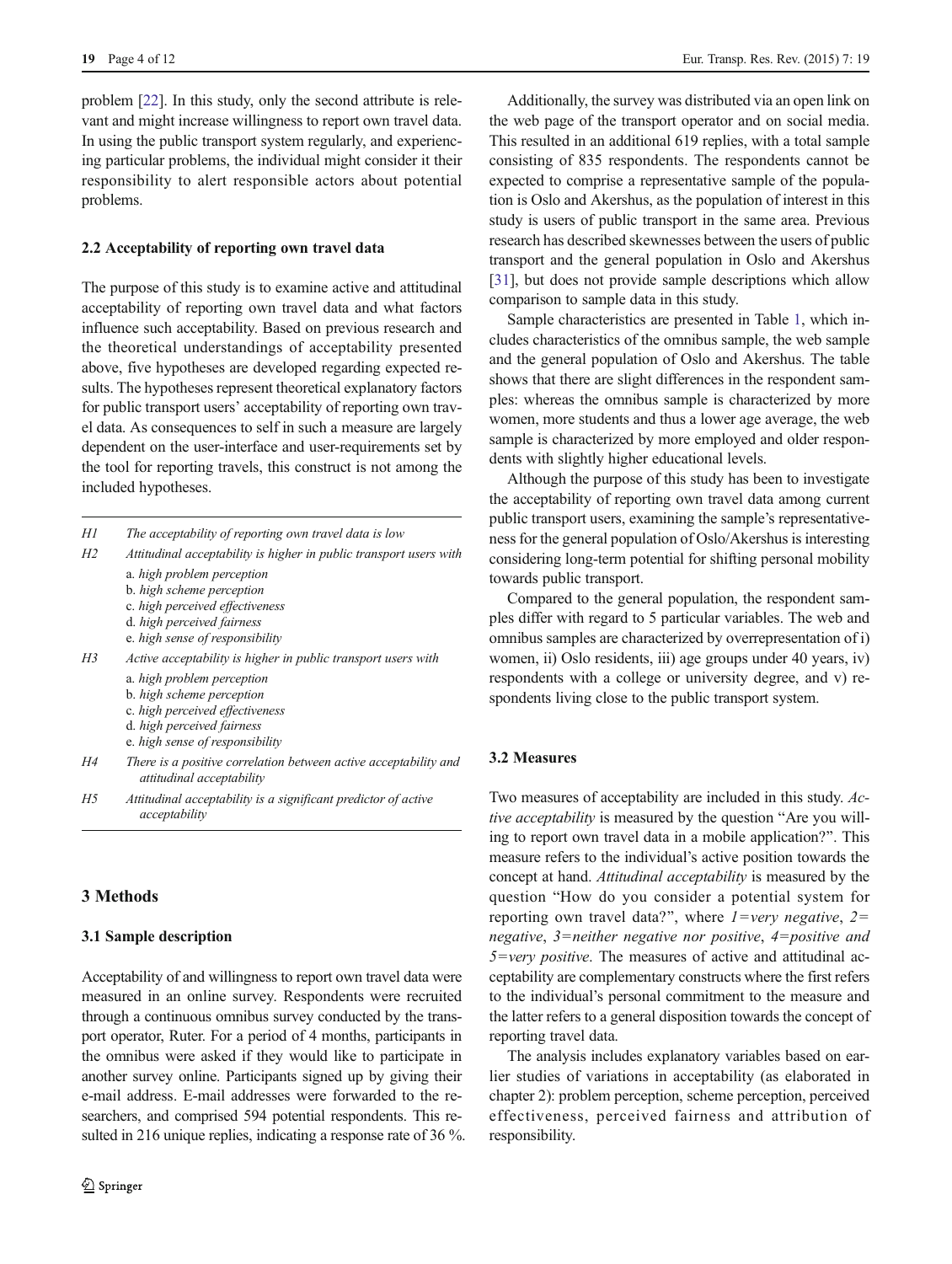<span id="page-4-0"></span>Table 1 Sample Characteristics: Background variables and Travel Behavior in omnibus sample  $(n=216)$ , open link sample  $(n=619)$  and the general population

|                                   | Omnibus        | Web            | General<br>pop. |
|-----------------------------------|----------------|----------------|-----------------|
| Gender                            |                |                |                 |
| male                              | $31\%$         | $46\%$         | 50 %            |
| female                            | 69 %           | 55 %           | 50 %            |
| Place of residence                |                |                |                 |
| Oslo                              | 56 %           | 69 $%$         | 52 %            |
| Akershus                          | 41 %           | $27\%$         | 48 %            |
| Other                             | $3\%$          | $4\%$          |                 |
| Age                               |                |                |                 |
| Less than 20 year                 | $20\%$         | $7\frac{9}{6}$ | $13\%$          |
| $20 - 29$ years                   | 29 %           | 35 %           | $17\%$          |
| $30 - 39$ years                   | $20\%$         | $25\%$         | $19\%$          |
| $40-49$ years                     | $14\%$         | $16\%$         | $17\%$          |
| $50 - 59$ years                   | $10\%$         | $12\%$         | 14 %            |
| More than 60 year                 | $7\frac{9}{6}$ | $6\%$          | 20 %            |
| Education                         |                |                |                 |
| Elementary of no education        | 17 %           | $7\%$          | 23 %            |
| High school                       | 28 %           | 29 %           | 36 %            |
| College/university, lower degree  | 34 %           | 40 %           | 27 %            |
| College/university, higher degree | $21\%$         | $24\%$         | $14\%$          |
| Main occupation                   |                |                |                 |
| Employed                          | 57 %           | $72\%$         | na              |
| Student                           | 30 %           | $19\%$         | na              |
| Retired, disabled, unemployed     | $9\%$          | $7\frac{0}{0}$ | na              |
| Other                             | $4\%$          | $1\frac{0}{0}$ | na              |
| Travel frequency                  |                |                |                 |
| 4-7 times per week                | 79 %           | 81 %           | na              |
| 2–3 times per week                | $6\%$          | $8\%$          | na              |
| Weekly                            | $7\%$          | $5\%$          | na              |
| Less than weekly                  | $8\%$          | $6\%$          | na              |
| Distance to public transit        |                |                |                 |
| Less than 500 m                   | 68 %           | 62 %           | 55 %            |
| $500 m - 1 k$                     | $22\%$         | 28 %           | 24 %            |
| $1.1 - 1.5$ k                     | $6\%$          | $5\%$          | $10\%$          |
| More than $1.5 \text{ k}$         | $5\%$          | $4\%$          | $11\%$          |
|                                   |                |                |                 |

Statistics for the general population are based on data from the National Travel Survey of 2009 (Distance to public transit) and Statistics Norway [[34,](#page-11-0) [35](#page-11-0)] (remaining variables)

Problem perception is measured by a dichotomized index consisting of 10 items with correlations between 0.3 and 0.6. The index is based on factor analysis suggesting a single component (average communality=0.634,  $n>250$ ) and has adequate internal consistency (Cronbach's alpha) of 0.877. The items are listed in Table [2,](#page-5-0) and each item is rated on a scale from 1 to 5. Item values are reversed before indexing, allowing high values to indicate high problem perception.

The Problem perception index is further dichotomized into a variable High problem perception where  $0=$ low problem perception (0 through 2)  $1 = high$  problem perception (3) through 5).

Scheme perception is measured by the question "Do you find the above explanation easy to understand?" where,  $1=$ very difficult,  $2 =$  difficult,  $3 =$  neither difficult nor easy,  $4 =$  easy, and 5=very easy. The measure description is provided in Table [3](#page-5-0).

As this question merely provides a subjective measure on scheme perception, another measure is included to control for the factual understanding of the scheme. Respondents rate their agreement with the following statement "The purpose of the measure described above is to collect more precise information about challenges in public transportation", on a scale where  $1 =$  strongly disagree,  $2 =$  disagree,  $3 =$  neither agree nor disagree,  $4 =$  agree and  $5 =$  strongly agree.

Perceived effectiveness is measured by two statements which the respondents categorized according to their own agreement/disagreement: "The measure will provide the transport operator useful information" and "The measure described earlier allows my experiences to be taken into account^. For both statements  $1 =$  strongly disagree,  $2 =$  disagree,  $3 =$  neither disagree nor agree,  $4 =$  agree and  $5 =$  strongly agree.

Perceived fairness is measured by one statement which the respondents categorized according to their own agreement/ disagreement: "The measure will give me improved public transportation", where  $1 =$  strongly disagree,  $2 =$  disagree, 3 = neither disagree nor agree,  $4 =$  agree and  $5 =$  strongly agree.

Attribution of responsibility is also measured by one statement which the respondents categorized according to their own agreement/disagreement: "The measure described earlier ascribe travelers too much responsibility for improving public transportation" (reversed), where  $1 =$  strongly disagree,  $2 =$ disagree,  $3$  = neither disagree nor agree,  $4$  = agree and  $5$  = strongly agree.

Table [4](#page-6-0) summarizes explanatory variables related to scheme perception, perceived effectiveness, perceived fairness and attribution of responsibility. In the following, these variables are referred to as Scheme I, Scheme II etc. as named in the table.

## 4 Results

#### 4.1 Acceptability

More than half of all respondents are positive towards the concept of reporting travel data. In total, 61 % of respondents report high attitudinal acceptability (positive or very positive), whereas 19 % report low attitudinal acceptability (negative or very negative). The remaining 20 % report moderate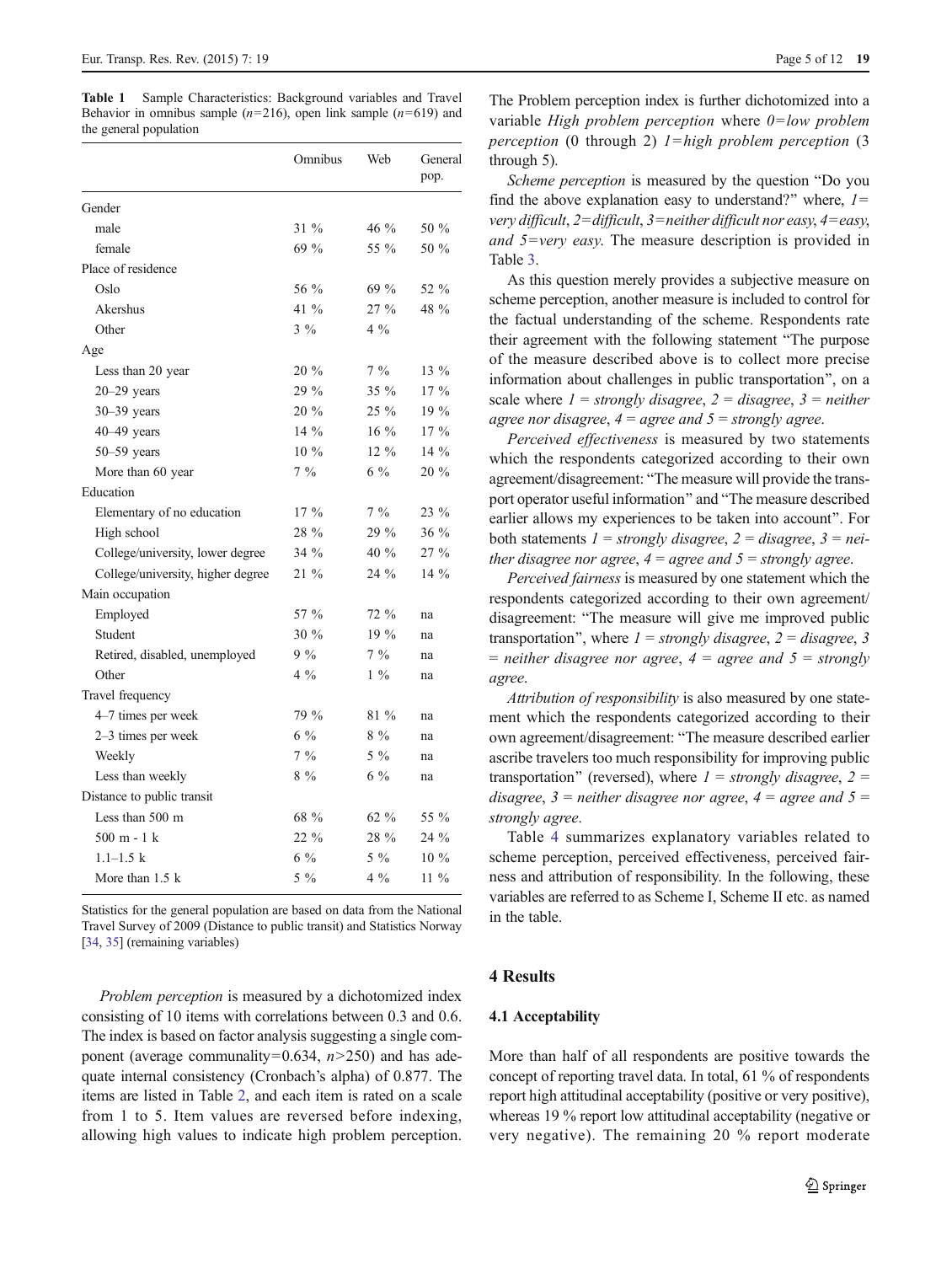| A. How content are you with the following                                                                                       | B. Do you agree with the following statements                                                                                    |
|---------------------------------------------------------------------------------------------------------------------------------|----------------------------------------------------------------------------------------------------------------------------------|
| $1 =$ very discontent, $2 =$ quite discontent, $3 =$ neither content<br>nor discontent, $4 =$ quite content, $5 =$ very content | $1 =$ strongly disagree, $2 =$ disagree, $3 =$ neither agree nor disagree,<br>$4 = \text{agree}$ and $5 = \text{strongly agree}$ |
| Frequency of departures                                                                                                         | Public transportation is easy to use                                                                                             |
| Opportunity for direct travel (without interchange)                                                                             | Public transportation takes me where I want to go in an efficient<br>manner                                                      |
| Punctuality                                                                                                                     | Public transportation is appropriately designed                                                                                  |
| Route scheme                                                                                                                    |                                                                                                                                  |
| Opportunities for interchange                                                                                                   |                                                                                                                                  |
| Waiting time at transit stop                                                                                                    |                                                                                                                                  |
| The routines for comments and feedback to the transport operator                                                                |                                                                                                                                  |

<span id="page-5-0"></span>

| <b>Table 2</b> | Items in dichotomized problem perception index, group A and group B |  |  |  |  |  |  |  |
|----------------|---------------------------------------------------------------------|--|--|--|--|--|--|--|
|----------------|---------------------------------------------------------------------|--|--|--|--|--|--|--|

attitudinal acceptability (neither negative nor positive). Further, 63 % are willing to report own travel data, showing high active acceptability.

In order to explore the role of respondent characteristics and explanatory factors, bivariate analyses are conducted for both active and attitudinal<sup>1</sup> acceptability. Bivariate analyses of attitudinal acceptability show that men (average attitudinal acceptability of 3.67) have greater support for the concept of reporting travel data than women (3.47) Attitudinal acceptability also tends to be higher in residents in the Akershus county, and is higher in youngest age groups compared to the oldest one. There are no clear variations related to education or occupation status, although respondents who are retired, disabled or unemployed report slightly lower acceptability than others. This is, however, not significant and result from the correlation between age and main occupation  $(-0.126, p<0.001)$ . There are no significant differences in attitudinal acceptability according to the travel characteristics of respondents.

Table [5](#page-6-0) reports bivariate analyses of the relation between active acceptability and respondent characteristics. The table shows that the willingness to actively report own data is higher in men than women, in the youngest age group and in respondents who travel by public transport at least 2 times per week. In the other end, age groups above 60 stand out with a particularly low willingness to report own travel data.

### 4.2 Acceptability influences

Unsurprisingly, both attitudinal and active acceptability increase with increasing levels of scheme perception, perceived effectiveness, perceived fairness and attribution of responsibility. Table [6](#page-7-0) shows average values for explanatory factors in groups willing/not willing to report own travel data, and in groups with low, moderate and high attitudinal acceptability. For one, the table shows that average values increase with increasing acceptability. The exception is problem perception, where there is a lack of consistent and significant results.

Secondly, the table shows that scheme perception (both subjective and objective) and effectiveness have the highest average values in nearly all groups.

Data also shows a certain correlation between active and attitudinal acceptability ( $r=0.491, p<0.001$ ); respondents who are negative towards the concept itself are less willing to actively report own travel data. However, one third of respondents not willing to report own data have high attitudinal acceptability of the measure. This relation is described in Fig. [1,](#page-7-0) which shows percentage of respondents with different levels of attitudinal acceptability who are willing to actively report own travel data.

The relation between active and attitudinal acceptability, as well as the influence of explanatory factors presented above, is presented in Fig. [2.](#page-8-0) All correlations are significant  $(p<0.001)$ . Problem perception did not correlate with neither attitudinal nor active acceptability, whereas the other explanatory factors all show significant correlations. The figure shows that all

Table 3 Measure Description

A pilot study now encourages the participation of users of public transport to voluntarily report their travel activities by use of their own smartphones. The purpose is to evaluate the potential for facilitating and improving public transport based on more precise information about travel patterns.

- Participants to the study download a mobile application which they activate at the start of each travel. This application registers the movements of the participants, and the participant can choose to report these registrations to a data base. Both the registrations and the data base are approved by the Norwegian Data Protection Authority.
- Among other things, these data can provide the transport operator with information about place specific bottlenecks in the transport system, which facilitates targeted measures for improving public transportation. The individual participants decide themselves what travel data they wish to report, and data cannot be traced back to the participants.

<sup>&</sup>lt;sup>1</sup> Bivariate analyses for average attitudinal acceptability are statistically significant for gender  $(p<0.001)$ , youngest and oldest age groups (p.05), residency (p.09).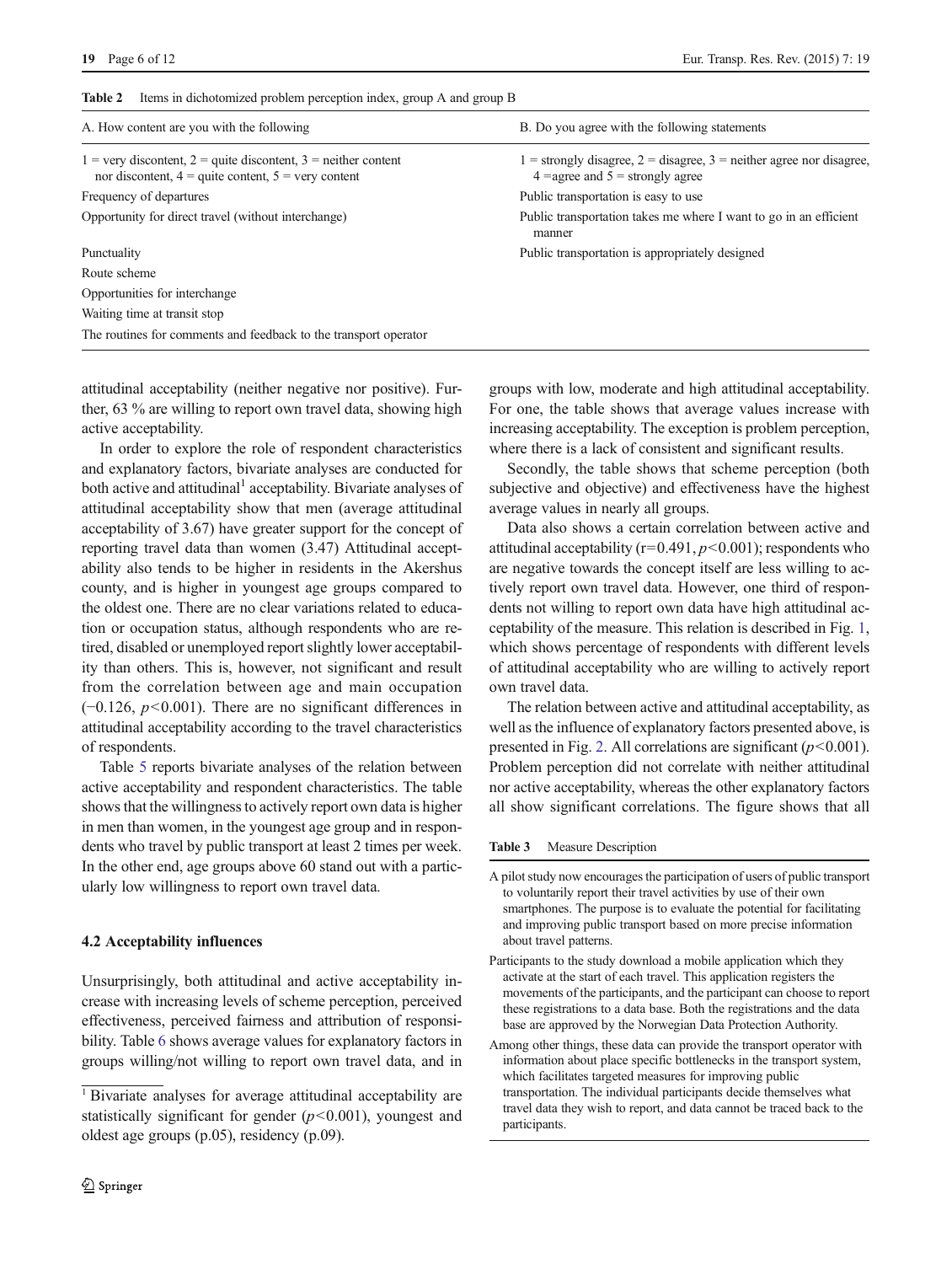| Scheme (subjective) | Do you find the description of the measure easy or difficult to understand?                                                       |
|---------------------|-----------------------------------------------------------------------------------------------------------------------------------|
| Scheme (objective)  | The purpose of the measure described above is to collect more precise information about difficulties<br>in public transportation. |
| Effectiveness I     | The measure will provide the transport operator with useful information                                                           |
| Effectiveness II    | The measure allows my experiences to be taken into account                                                                        |
| Fairness            | The measure will give me improved public transportation                                                                           |
| Responsibility      | The measure ascribes travelers too much responsibility for improving public transportation (reversed)                             |
|                     |                                                                                                                                   |

<span id="page-6-0"></span>**Table 4** Summarized explanatory variables ( $min=1$ ,  $max=5$ )

Table 5 Descriptive analysis of active acceptability and respondent characteristics. Share of respondent groups willing to actively report own travel data

|                                   | n   | $\frac{0}{0}$ |
|-----------------------------------|-----|---------------|
| Gender**                          |     |               |
| male                              | 224 | 69 %          |
| female                            | 273 | 59 %          |
| Place of residence                |     |               |
| Oslo                              | 346 | 63 %          |
| Akershus                          | 160 | 63 %          |
| Other                             |     |               |
| Age***                            |     |               |
| Less than 20 year                 | 63  | 80 %          |
| $20 - 29$ years                   | 182 | 68 %          |
| $30 - 39$ years                   | 120 | 62 %          |
| $40-49$ years                     | 73  | 60 %          |
| $50 - 59$ years                   | 50  | 57 %          |
| More than 60 year                 | 19  | 38 %          |
| Education                         |     |               |
| Elementary of no education        | 57  | 75 %          |
| High school                       | 139 | $61\%$        |
| College/university, lower degree  | 193 | 64 %          |
| College/university, higher degree | 115 | 61 $%$        |
| Main occupation                   |     |               |
| Employed                          | 336 | 62 %          |
| Student                           | 122 | 69 %          |
| Retired, disabled, unemployed     | 37  | 60 $%$        |
| Other                             | 9   | 64 %          |
| Travel frequency**                |     |               |
| 4–7 times per week                | 419 | 65 $%$        |
| 2–3 times per week                | 40  | 67 %          |
| Weekly                            | 18  | 41 %          |
| Less than weekly                  | 29  | 54 %          |
| Distance to public transit        |     |               |
| Less than 500 m                   | 330 | 65 %          |
| 500 m - 1 k                       | 125 | 60 %          |
| $1.1 - 1.5$ k                     | 27  | 61 $%$        |
| More than $1.5 \text{ k}$         | 24  | $63\%$        |

\*\*\*p<0.001, \*\*p<0.01 \*p<0.05

explanatory factors correlate more strongly with attitudinal acceptability than with active acceptability. Perceived effectiveness and perceived fairness are the strongest predictors of both acceptability measures. The figure suggests that included factors are relevant in explaining both active and attitudinal acceptability.

In order to investigate the isolated effects of explanatory variables on attitudinal acceptability, a linear regression analysis was conducted (see Table [7\)](#page-8-0). The model includes three blocks of independent variables; respondent characteristics, travel behavior and explanatory variables. The overall explanatory power of the final model is fairly good, with  $r^2 = 0.35$ .

Respondent characteristics have low explanatory power, and in the final block only 'male' is significant. The models also include a control variable 'sample' which indicates whether respondents are recruited through the omnibus survey or have signed up for the survey online. This variable does explain some variance not covered by the other variables in block 1 and 2, but loses its significance when explanatory factors are included. Thus, there is consistent lack of contribution to the model by respondent characteristics. Further, none of the indicators of travel behavior makes a significant contribution to the model. Nearly the entire variation of attitudinal acceptability accounted for by the model is explained by the explanatory factors. In line with Fig. [2,](#page-8-0) perceived fairness is a strong predictor whereas sense of responsibility is the weakest factor.

A central purpose of this study has also been to investigate to potential correlation of active and attitudinal acceptability, and this correlation is confirmed in Fig. [2.](#page-8-0) It has been somewhat unclear, however, whether the explanatory factors which proved to influence attitudinal acceptability bring similar contributions in explaining active acceptability. Table [8](#page-9-0) shows block-wise binary logistic regression models of active acceptability, with one block including already recognized explanatory factors of acceptability and one block including attitudinal acceptability as a single explanatory factor. The model also shows the exploratory power of respondent characteristics and travel behavior proved relevant in the descriptive analyses. In block 3A only three explanatory factors are significant, but the results confirm the robustness and strength of perceived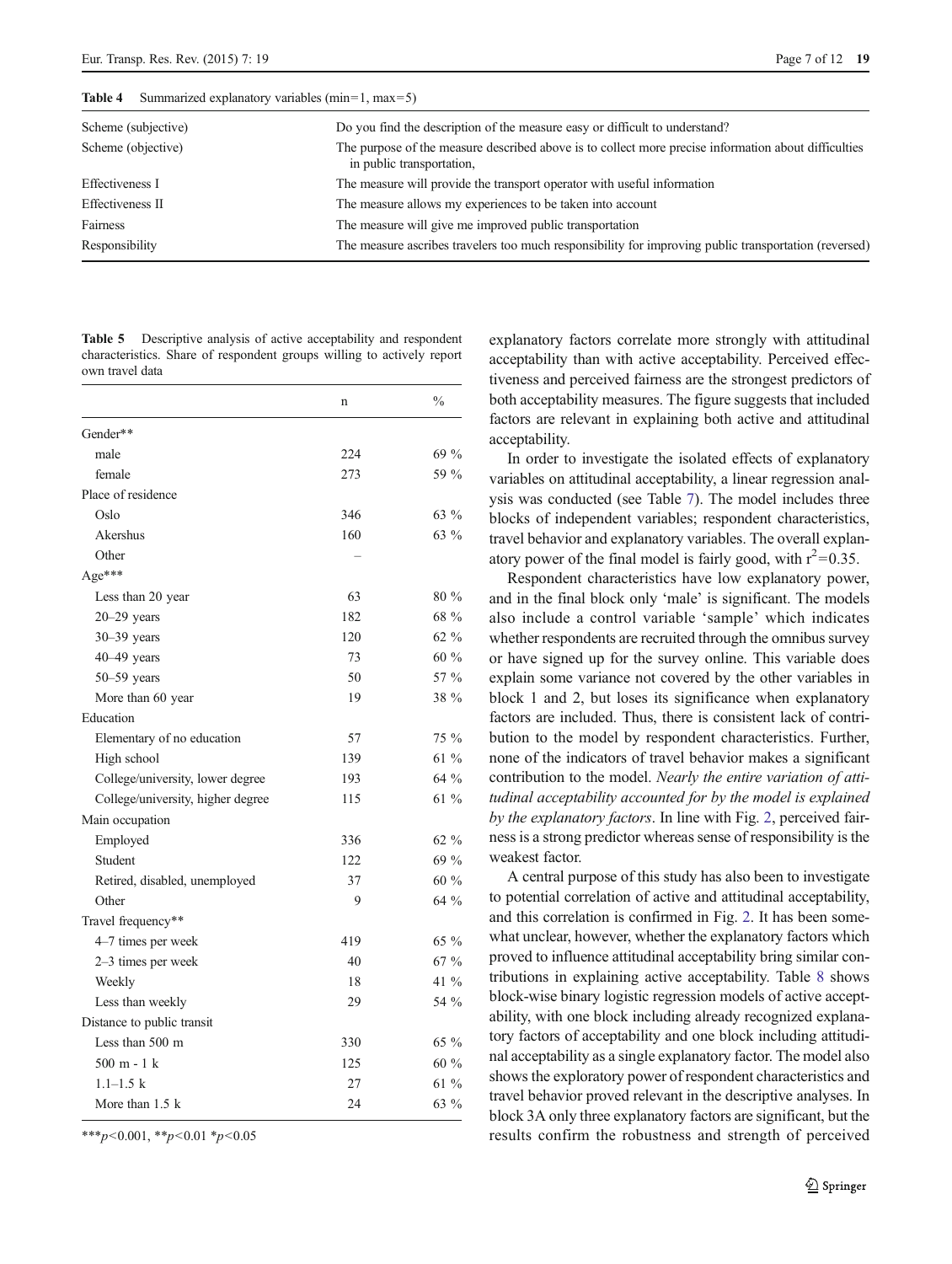|                         | Active acceptability  |                   | Attitudinal acceptability |                    |                |
|-------------------------|-----------------------|-------------------|---------------------------|--------------------|----------------|
|                         | Not willing $(n=297)$ | Willing $(n=507)$ | Low $(n=154)$             | Moderate $(n=159)$ | High $(n=487)$ |
| Problem perception      | 2.5                   | 2.47              | 2.6                       | 2.55               | 2.42           |
| Scheme perception (sub) | 3.94                  | 4.22              | 3.84                      | 3.83               | 4.3            |
| Scheme perception (ob)  | 3.92                  | 4.32              | 3.69                      | 3.79               | 4.46           |
| Effectiveness I         | 3.9                   | 4.42              | 3.68                      | 3.95               | 4.5            |
| <b>Effectiveness II</b> | 3.27                  | 3.88              | 2.97                      | 3.25               | 4.02           |
| Fairness                | 3.14                  | 3.75              | 2.79                      | 3.26               | 3.86           |
| Responsibility          | 3.04                  | 3.16              | 2.71                      | 3                  | 3.29           |

<span id="page-7-0"></span>Table 6 Average perception of problem, scheme, effectiveness, fairness and responsibility (min=1, max=5)

Significant means  $(p<0.05)$  in bold

effectiveness and perceived fairness seen above. In particular, Effectiveness I The measure will provide the transport operator with useful information is prominent. Including attitudinal acceptability as an explanatory variable in block 3A rendered other explanatory factors not significant, and the collinearity of explanatory factors and attitudinal acceptability calls for identifying which (set of) factors provide(s) most contribution to the model. The explanatory power of block 3A and 3B was therefore tested. Overall, the combined explanatory factors (block 3A) contribute with significantly  $(p<0.001)$ lower explanatory power (−2LL=762,722) to the model than the single measure of attitudinal acceptability (block 3B)  $(-2LL=738,286)$ .

# 4.3 Summarized results

H1. Acceptability of reporting own travel data is low In total 61 % of respondents report high attitudinal acceptability

of reporting own travel data, and only 1 in 5 are negative or very negative. Further, 63 % are willing to actively report own travel data themselves. H1 is rejected.

H2. Attitudinal acceptability is higher in public transport users with high perception of problem, scheme, effectiveness, fairness and responsibility All explanatory factors except problem perception correlate significantly with attitudinal acceptability. When controlling for all relevant factors in the linear regression model, high problem perception also makes a significant contribution to the model. These factors account for nearly all the variation in attitudinal acceptability in the model. H2 is not rejected.

H3. Active acceptability is higher in public transport users with high perception of problem, scheme, effectiveness, fairness and responsibility All factors correlate significantly with active acceptability except from problem perception and



799)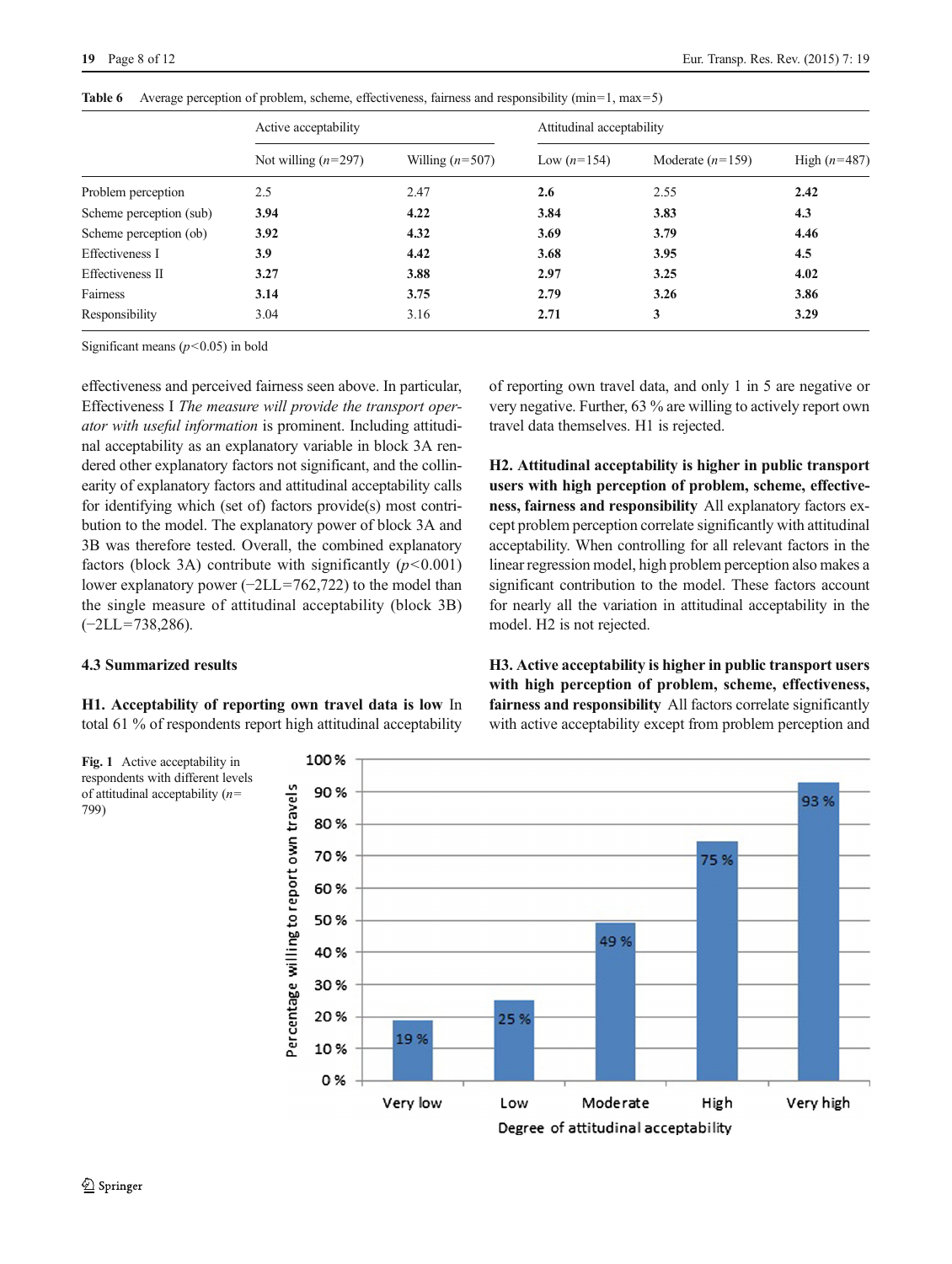factors

<span id="page-8-0"></span>

sense of responsibility. When controlling for all relevant factors in the logistic regression model only perceived effectiveness and perceived fairness remain significant. H3 is thus not rejected for perceived fairness and effectiveness, but H3 is rejected for problem perception, scheme perception and high sense of responsibility.

Table 7 Linear regression models. Dependent variable: attitudinal acceptability (min=1, max=5)

|                              | Block 1 $(r^2=3.0)$ | Block 2 $(r^2=3.0)$ | Block 3 $(r^2=35.6)$ | Final $(r^2=34.8)$ |
|------------------------------|---------------------|---------------------|----------------------|--------------------|
| Sample                       | $0.295***$          | $0.298***$          | 0.131                |                    |
| Respondent characteristics   |                     |                     |                      |                    |
| Male                         | 0.115               | 0.108               | $0.148**$            | $0.175***$         |
| Age: less than 20            | 0.230               | 0.222               | 0.211                |                    |
| Age: more than 60            | $-0.396**$          | $-0.355*$           | $-0.150$             |                    |
| Resident of Akershus         | $0.175*$            | 0.187               | 0.044                |                    |
| Elementary or no education   | $-0.117$            | $-0.116$            | $-0.179$             |                    |
| Retired                      | $-0.008$            | 0.001               | $-0.006$             |                    |
| Travel behavior              |                     |                     |                      |                    |
| Has a travel card            |                     | $-0.124$            | $-0.048$             |                    |
| Main mode: boat              |                     | $-0.209$            | 0.021                |                    |
| Travels 2 times/week or more |                     | 0.102               | 0.025                |                    |
| Low transit frequency        |                     | 0.000               | 0.000                |                    |
| Explanatory variables        |                     |                     |                      |                    |
| High problem perception      |                     |                     | $0.235***$           | $0.273***$         |
| Scheme perception (sub)      |                     |                     | $0.197***$           | $0.209***$         |
| Scheme perception (obj)      |                     |                     | $0.196***$           | $0.209***$         |
| Effectiveness I              |                     |                     | $0.132**$            | $0.130***$         |
| Effectiveness II             |                     |                     | $0.140***$           | $0.136***$         |
| Fairness                     |                     |                     | $0.248***$           | $0.265***$         |
| Responsibility               |                     |                     | $0.140***$           | $0.120***$         |
| Constant                     | $2.962***$          | 2.980***            | $-1.031***$          | $-0.975***$        |

\*\*\*  $p<0.01$ , \*\*  $p<0.05$ , \* $p<0.1$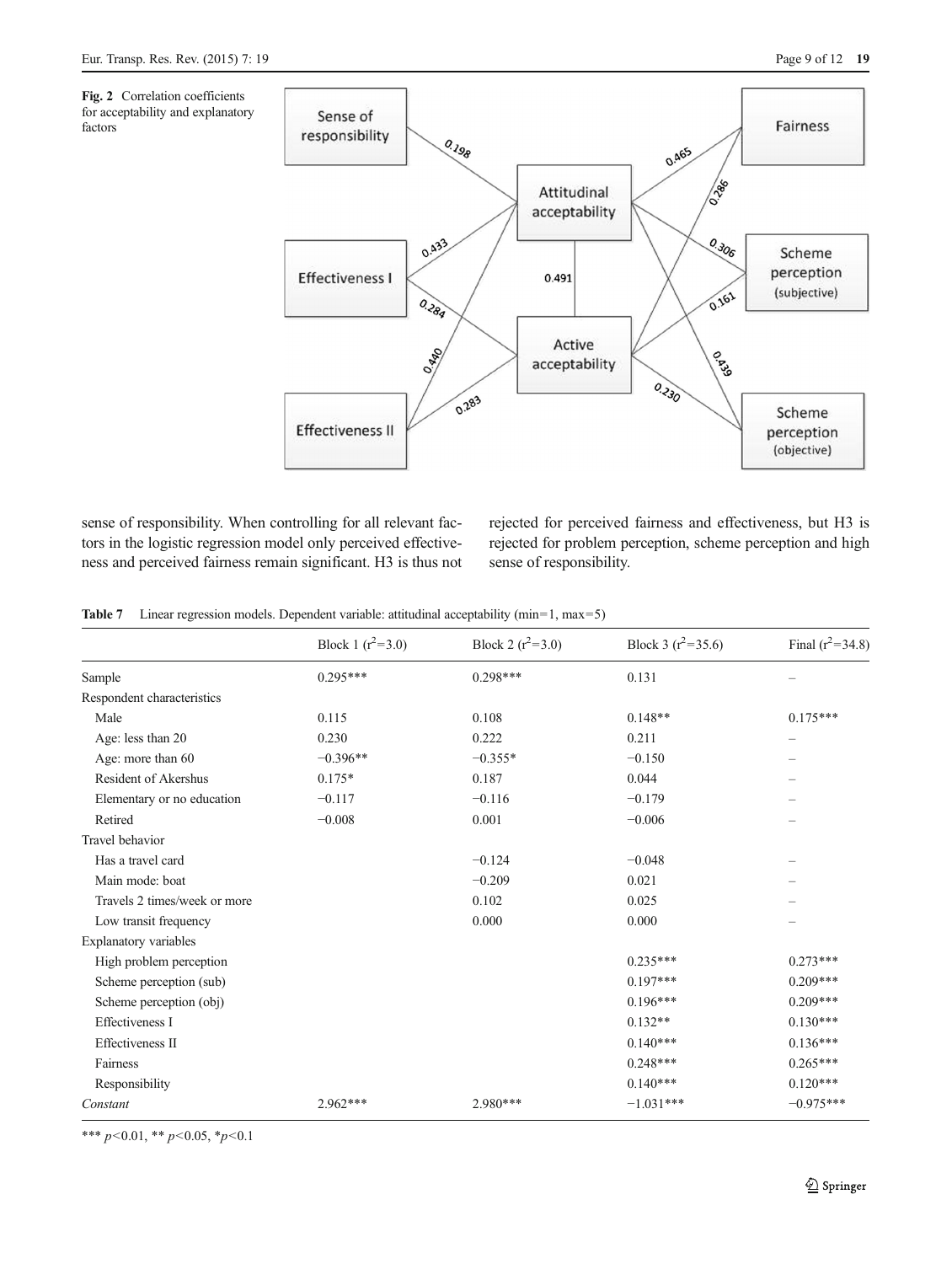<span id="page-9-0"></span>Table 8 Logistic regression models of active acceptability. Dependent variable: willingness to report own travel data (willing  $= 1$ , not willing  $= 0$ ). Explanatory factors (Block 3A,  $n=687$ ) and attitudinal acceptability (Block 3B, n=682)

|                              | Block 1     | Block 2     | Block 3A    | Block 3B    |
|------------------------------|-------------|-------------|-------------|-------------|
| Sample                       | $0.749***$  | $0.718***$  | $0.664***$  | $0.612***$  |
| Respondent characteristics   |             |             |             |             |
| Male                         | 0.236       | $0.309*$    | $0.445**$   | $0.322*$    |
| Age: less than 20            | $1.013***$  | $0.912**$   | $0.967**$   | $0.773*$    |
| Age: more than 60            | $-1.126***$ | 0.041       | $-0.964***$ | $-1.119***$ |
| Resident of Akershus         | $-0.075$    | 0.110       | $-0.93$     | $-0.037$    |
| Elementary or no education   | 0.169       | 0.142       | 0.97        | 0.286       |
| Retired                      | 0.003       | 0.142       | 0.151       | 0.268       |
| <b>Travel</b> behavior       |             |             |             |             |
| Has a travel card            |             | 0.441       | $0.569*$    | $0.763**$   |
| Main mode: boat              |             | $-0.743$    | $-0.474$    | $-0.688$    |
| Travels 2 times/week or more |             | $0.633***$  | 0.369       | $0.560**$   |
| Low transit frequency        |             | 0.001       | 0.001       | $0.002*$    |
| <b>Explanatory variables</b> |             |             |             |             |
| High problem perception      |             |             | 0.221       |             |
| Scheme perception (sub)      |             |             | 0.181       |             |
| Scheme perception (obj)      |             |             | 0.036       |             |
| <b>Effectiveness I</b>       |             |             | $0.307**$   |             |
| <b>Effectiveness II</b>      |             |             | $0.027**$   |             |
| Fairness                     |             |             | $0.257*$    |             |
| Responsibility               |             |             | 0.037       |             |
| Attitudinal acceptability    |             |             |             | $1.083***$  |
| Constant                     | $-0.838**$  | $-1.780***$ | $-6.341***$ | $-5.552***$ |
|                              |             |             |             |             |

\*\*\*  $p<0.01$ , \*\*  $p<0.05$ , \* $p<0.1$ 

H4. There is a positive correlation between active acceptability and attitudinal acceptability The data confirm such an assumption and also shows that attitudinal acceptability is a strong predictor of active acceptability. H4 is not rejected.

H5. Attitudinal acceptability is a significant predictor of active acceptability The logistic regression model shows attitudinal acceptability to significantly influence active acceptability, and attitudinal acceptability is a stronger predictor of active acceptability than explanatory factors. H5 is not rejected.

# 5 Concluding discussion

The purpose of this study is to investigate i) attitudinal acceptability of the concept in which public transport users register their travels in a mobile application, ii) active acceptability of reporting own travels, and iii) the relation between attitudinal and active acceptability. As the SMiO application which will be used for reporting these data was yet to be launched at the point of this study, the study has focused on acceptability of the concept rather than technological acceptance.

A survey among 835 respondents shows that both active and attitudinal acceptability is high in comparison to results

from other studies. This might reflect the composition of the sample: as most respondents hold a travel card, travel with public transport frequently and live close to the public transport system, they can be expected to be more interested in and dedicated to public transport than the general population. Being familiar with challenges in the public transport system the respondents might to a larger degree recognize the need for forwarding information to decision makers (i.e., the transport operator). This is reflected in the strong explanatory power of perceived effectiveness in the data. The sample is further younger and more educated than in the general population, which might explain higher acceptability in this study than in acceptability studies in wider samples.

It is difficult to assess if the findings of this study are valid for the general public transport patronage. In light of official aims to increase the usage of public transport, the sample used in this study might not be representative for future users. However, the results interestingly show that once explanatory variables are included in the analyses, respondent characteristics are no longer relevant.

Thus, most prominent in this study is the contribution of explanatory factors based on earlier studies of variations in acceptability. Although problem perception has the strongest coefficient, perceived fairness makes the strongest potential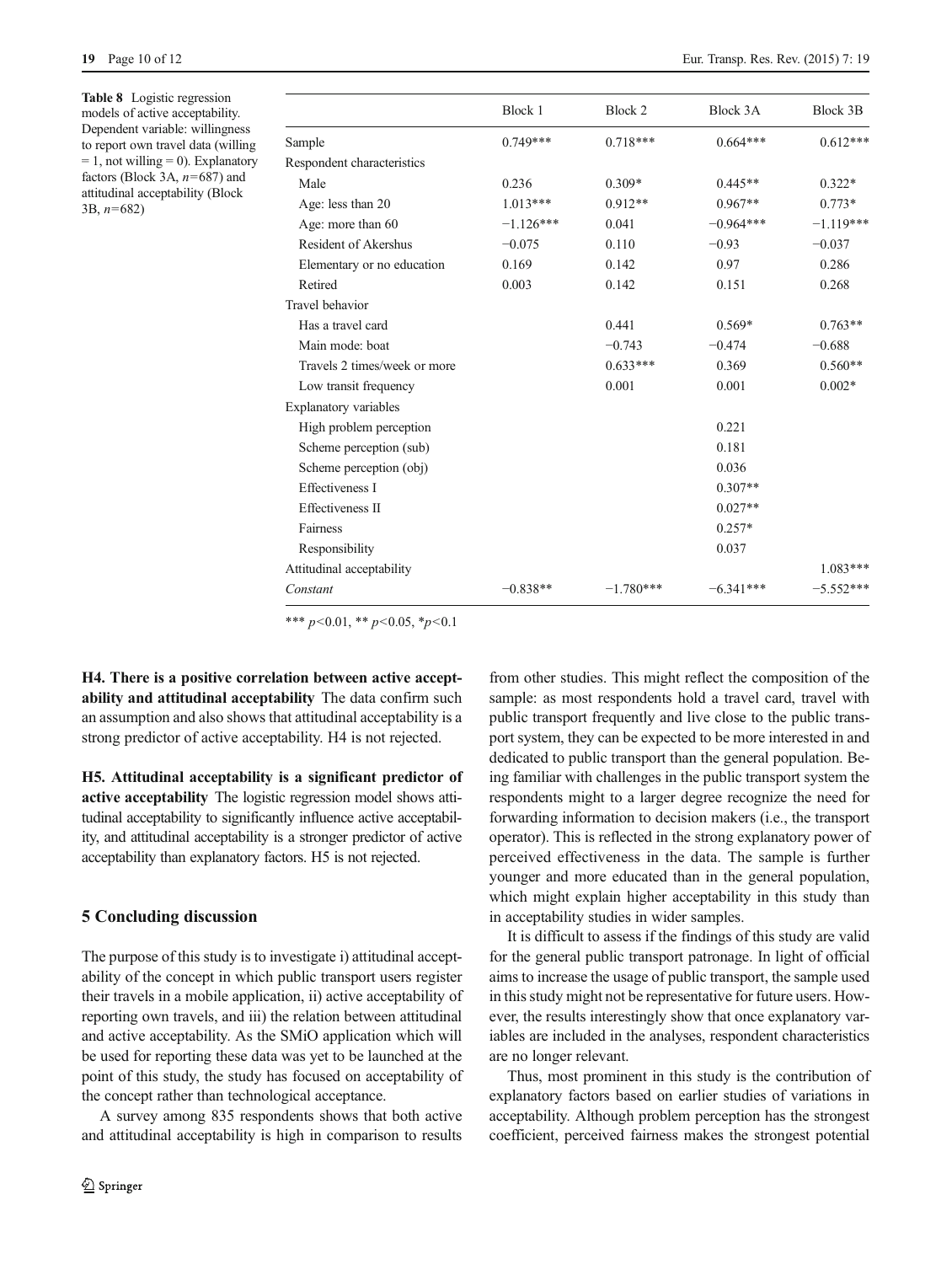influence with a higher maximum value. The strong explanatory power of perceived fairness suggests that it is crucial to relate the concept of reporting own travel data to benefit for the individual public transport user. Focusing on expected impacts and improvements will thus be cardinal in recruiting travelers to report own travel data.

Further, scheme perception is highly relevant for predicting attitudinal acceptability. This suggests that implementation must be accompanied by meticulous information dissemination, both related to its purpose, functioning and expected results.

Additionally, one might expect scheme perception to increase after the SMiO application is launched. Studies show that acceptability tends to increase when influenced actors become more familiar with the measure [\[32\]](#page-11-0), and negative attitudes can be overcome if people are informed why the measure can produce superior outcomes [\[33\]](#page-11-0).

Interestingly, effectiveness proves a less prominent factor than expected. This might result from overlap with perceived fairness. As it relates to the individual gaining an output which reflects the input, fairness could also be considered a measure of effectiveness in reaching the interest of the individual, i.e., improved public transport. Thus, challenges with operationalizing theory into distinct constructs might cause the fairness construct to also reflect the contribution of perceived effectiveness.

Explanatory factors are less prominent in explaining active acceptability, and attitudinal acceptability is a stronger predictor than the combined explanatory factors. Thus, the most robust explanatory variables (effectiveness) influence active acceptability directly, whereas the remaining factors influence active acceptability indirectly as strong predictors of attitudinal acceptability. Anticipating active acceptability therefore calls for including variables not accounted for in this study. One can hypothesize that active acceptability is more closely linked to practical consequences for oneself (what will I be required to do and do I want to do this?), while attitudinal acceptability (as measured in this study) is more on a theoretical and abstract level (how do I feel about such a measure?). Consequences to self are described as an important theoretical explanatory factor of acceptability in ch. 2, but the survey reported in this study did not include variables operationalizing this construct. Insecurity related to the specific design and functioning of the application might be of significance, but at the time of this study it was not possible to provide respondents with additional information about the user interface of the application and to what degree it would require active involvement on their part. Therein, this study has not allowed for a sufficiently sophisticated measure of consequences to self, which has proved particularly essential in estimating measure acceptability. This will be covered more thoroughly in a follow-up study after demonstrating the SMiO application

This is one of few studies which aim at measuring acceptability and recruiting participants to reporting own travel data. A concern in that respect relates to the resulting sample representing 'current public transport travelers' rather than the general population. However, it has not been the purpose of this study to investigate the acceptability of the general population but rather users of public transport who are currently in position to report own travel data.

In focusing on current users of public transport, the findings of this study are not likely to result in broad recruitment of new public transport users. More data and improved accuracy on travels performed in the public transport system might in the first instance contribute to solving challenges and facilitating innovations which benefit current users. Maintaining high quality of transport services over time, however, might in turn recruit new users. As the general perception of public transport improves, data collection might thus facilitate a long-term shift of urban travel towards public transport.

This study does not only provide a priori assessment the concept in which public transport users report own travels in a mobile application, but also serves as a basis for estimating the representativeness of data eventually collected through the application. Thus, by applying acceptability perspectives, studies such as this provide input which shapes the expectations towards technologically based travel surveys.

The theoretical expectations underlying this study derive from research on road pricing measures, and have to the authors' knowledge not been extensively validated outside this field. As such, this study shows that these theoretical assumptions are also appropriate when investigating the acceptability of other types of measures. Further, this paper has presented a new active acceptability construct which to a larger degree than the attitudinal construct measures the intent to comply with or act on a measure. In this respect this study is distinguished from previous research on measure acceptability in that it recognizes the gap between attitude and intent. This distinction is particularly important when discussing measures which depend on the cooperation or active participation of certain groups, which does not characterize road pricing measures around which existing theoretical constructs are built.

This study clearly shows the complexity in anticipating implementation of measures in public transport and the need for close collaboration with users in developing methods and approaches to improving the public transport system. As Norwegian operators of public transport do not currently have sufficient data for sorting out the detailed travel patterns of their patronage there is a pressing need for engaging travelers more directly. Thus, as this study helps clarify the potential for accessing data through travelers reporting own travels, it is the first step towards improving the practice and leeway of planners and decision makers in public transport.

Acknowledgments The research reported here was part of the Smooth Mobility in Oslo (SMiO) project with funding from the Regional Research Fund in the Oslo region. The authors would like to thank colleagues and other partners in the project for their contributions and collaboration.